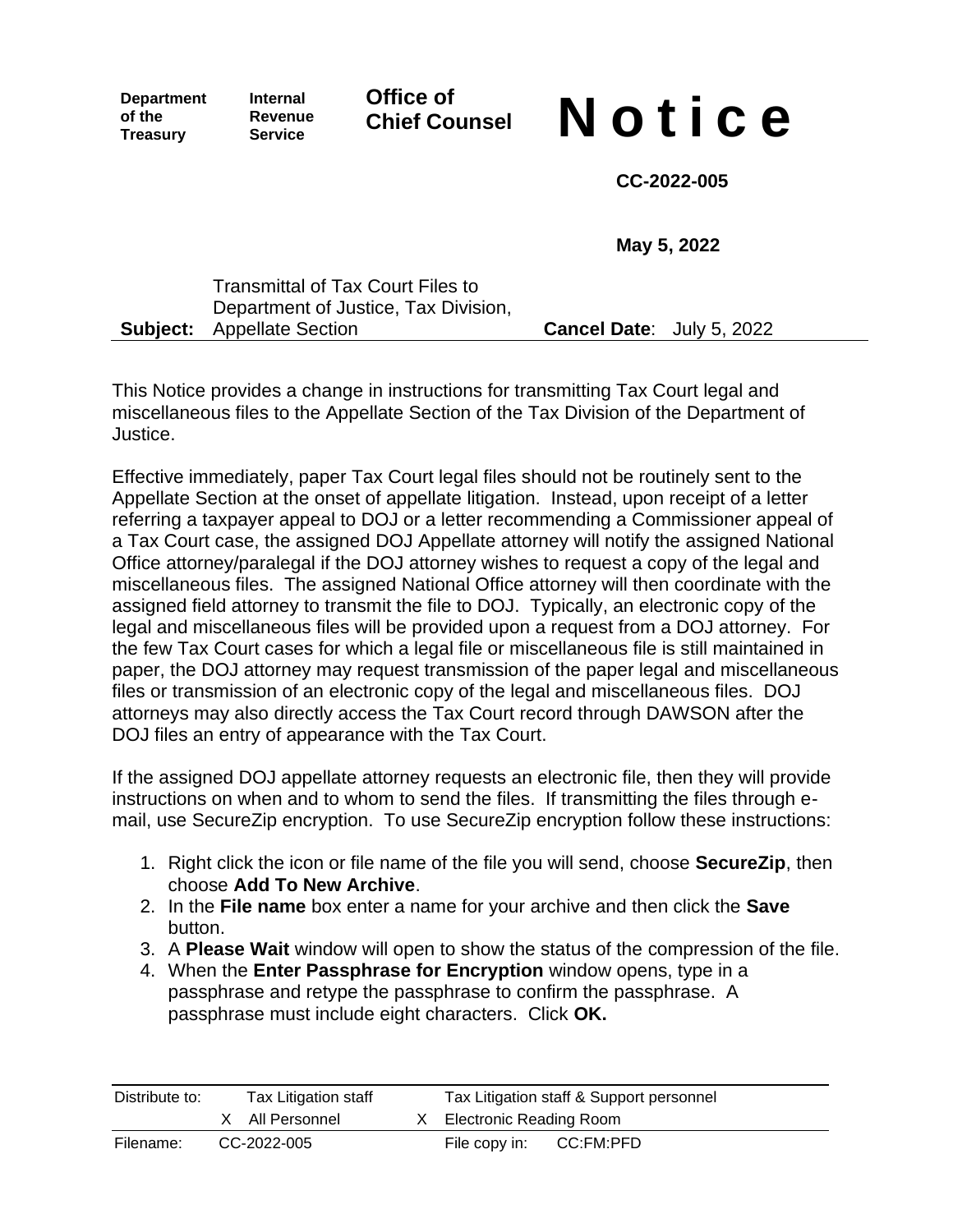- 5. Attach the zipped file to your e-mail message to DOJ and inform the DOJ attorney that the passphrase will be transmitted separately. E-mail the file to DOJ.
- 6. Separately e-mail the passphrase, without the attached zipped file, to DOJ.

If the files are too big to send using encrypted e-mail or the assigned DOJ attorney requests the electronic files via JEFS, then field attorneys should use the procedures set forth in [Chief Counsel Notice CC-2019-005](https://employeeresources.prod.irscounsel.treas.gov/Lists/CCNotices/Attachments/749/CC-2019-005.pdf) and National Office attorneys should contact P&A Branch 8 to transmit these files via JEFS.

The instructions for sending files to the Appellate Section are more fully described in the attached revisions to the relevant portions of the CCDM. Corresponding changes will be made throughout the CCDM for consistency with these instructions.

Forms 9724 and 9725 will be updated to reflect the change in instructions.

Please contact Procedure & Administration at 202-317-3400 with any questions.

\_\_\_\_\_\_\_\_\_/s/\_\_\_\_\_\_\_\_\_\_ Kathryn A. Zuba Associate Chief Counsel (Procedure & Administration)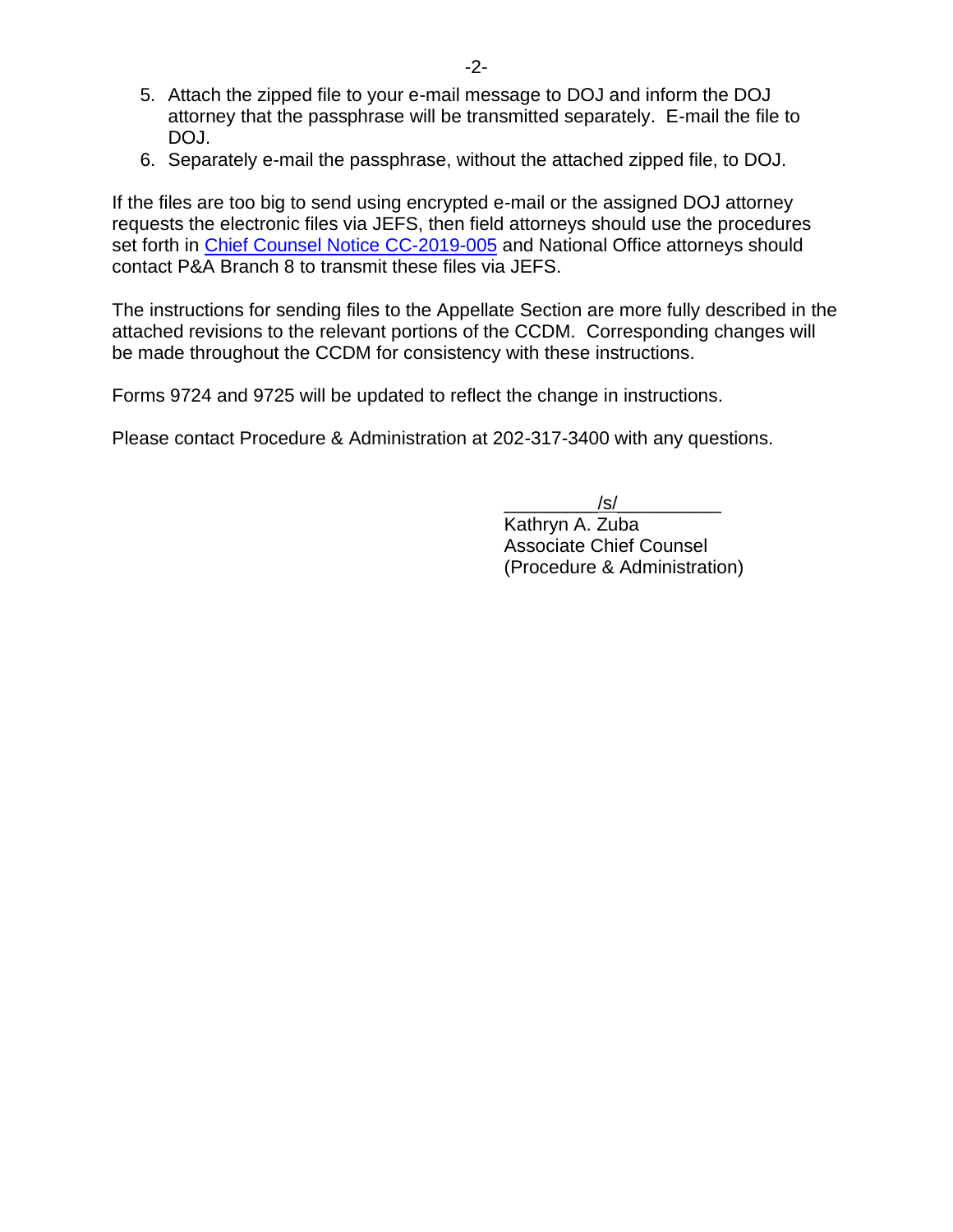# **CCDM Revisions**

To incorporate into the CCDM new procedures for transmitting Tax Court files to the Appellate Section, the below provisions in the CCDM will be revised.

# **Taxpayer Appeals**

## **36.2.6.2.1.4 Files**

(1) Upon request by the Appellate Section attorney assigned to the case, Field Counsel will forward the legal and miscellaneous files to the Department of Justice. Typically, this will be an electronic copy of the legal and miscellaneous files. If the Appellate Section attorney requests an electronic copy of the legal and miscellaneous files, the attorney will provide instructions for transmittal. If the legal file and miscellaneous files are maintained in paper and paper files are to be sent, the Field Counsel will forward the legal and miscellaneous files to the following address:

Appellate Section, Tax Division Department of Justice P.O. Box 502 Washington, D.C. 20044

(2) If paper files are sent, then the letter transmitting the files to Justice will direct that upon completion of appellate proceedings the files should be promptly returned for closing to the following address:

Associate Chief Counsel (P&A) Attn: Technical Services Support Branch 1111 Constitution Ave., N.W. Washington, DC 20224.

*Note***:** See Exhibit 36.4.1-17, Sample Transmittal of Files to Justice.

- (3) The administrative file in taxpayer appeal cases remains in the field for assessment purposes.
- (4) When assigned a taxpayer appeal, the National Office attorney or paralegal should prepare and maintain an open folder, a file for a case on appeal. This file should contain copies of the three notices comprising the appeal package, the TLCATS assignment sheet, copies of both the Tax Court opinion and decision, a copy of the completed Form 9725 (Form 9724 in TEFRA cases), a copy of the letter to the Department of Justice, and a copy of the appeal bond, if one has been filed. Any further documents pertaining to the case on appeal should be placed in this temporary file until a closing letter is received from the Department of Justice. At that time, the temporary file should be merged with the legal file, regardless of the format (paper or electronic) of the legal file.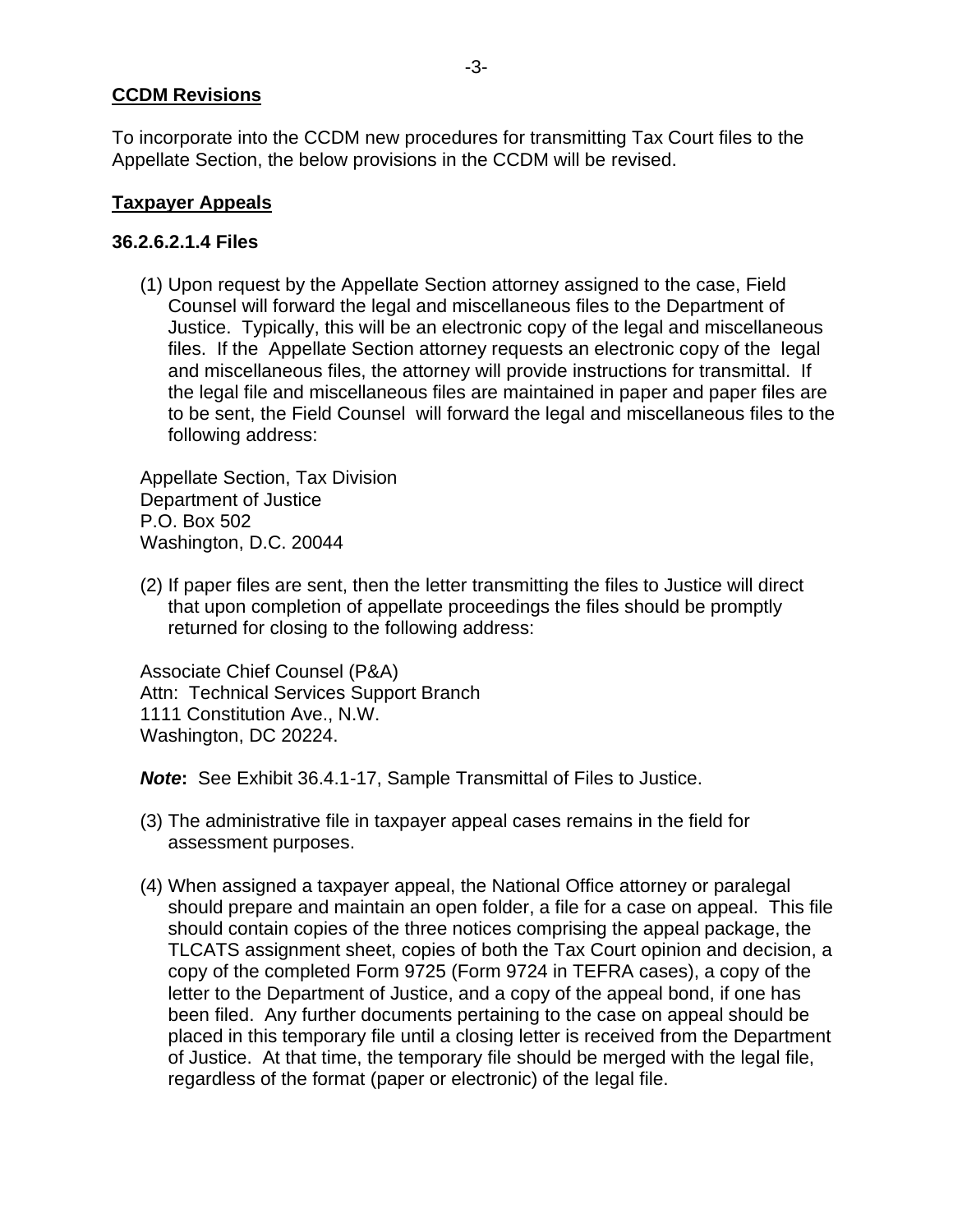#### **Exhibit 36.4.1-16 Taxpayer Appeal Letter**

#### **DEPARTMENT OF THE TREASURY INTERNAL REVENUE SERVICE WASHINGTON, DC 20224**

[Org. Symbols] [Attorney initials]

The Honorable [Name] Assistant Attorney General Tax Division Department of Justice P.O. Box 502 Washington, D.C. 20044

> Attn: Chief, Appellate Section Re: [Petitioner names] v. Commissioner T.C. Docket No. [Docket number] Venue: [Court]

Dear [Name]:

This letter requests that you defend the Commissioner in the taxpayer's appeal of the above-referenced case. On [date], the taxpayer filed with the United States Tax Court a timely notice of appeal to the United States Court of Appeals for the [Circuit Court]. The decision of the Tax Court was entered on [date].

At the time the petition was filed, the taxpayer resided in [City of Residence/Place of Business], [State]. Accordingly, venue properly lies in the [name of court].

The issues on appeal are whether [describe issues]. The amount at issue is approximately [amount]. The estimated level of difficulty is [simple / average / complex].

The taxpayer is represented on appeal by [Attorney name, address, phone number].

The Associate Chief counsel attorney/paralegal assigned to this case is [name], who can be reached at [phone number]. The Field Counsel attorney assigned to this case is [name], who can be reached at [phone number].

The case is reported at [Tax Court citation]. The legal file will be forwarded to your office upon request. If you wish to obtain the legal file electronically, please provide instructions for transmittal. For your use in the interim, we are enclosing copies of the notice of filing, the notice of appeal, the Tax Court docket entries, and decision in this case.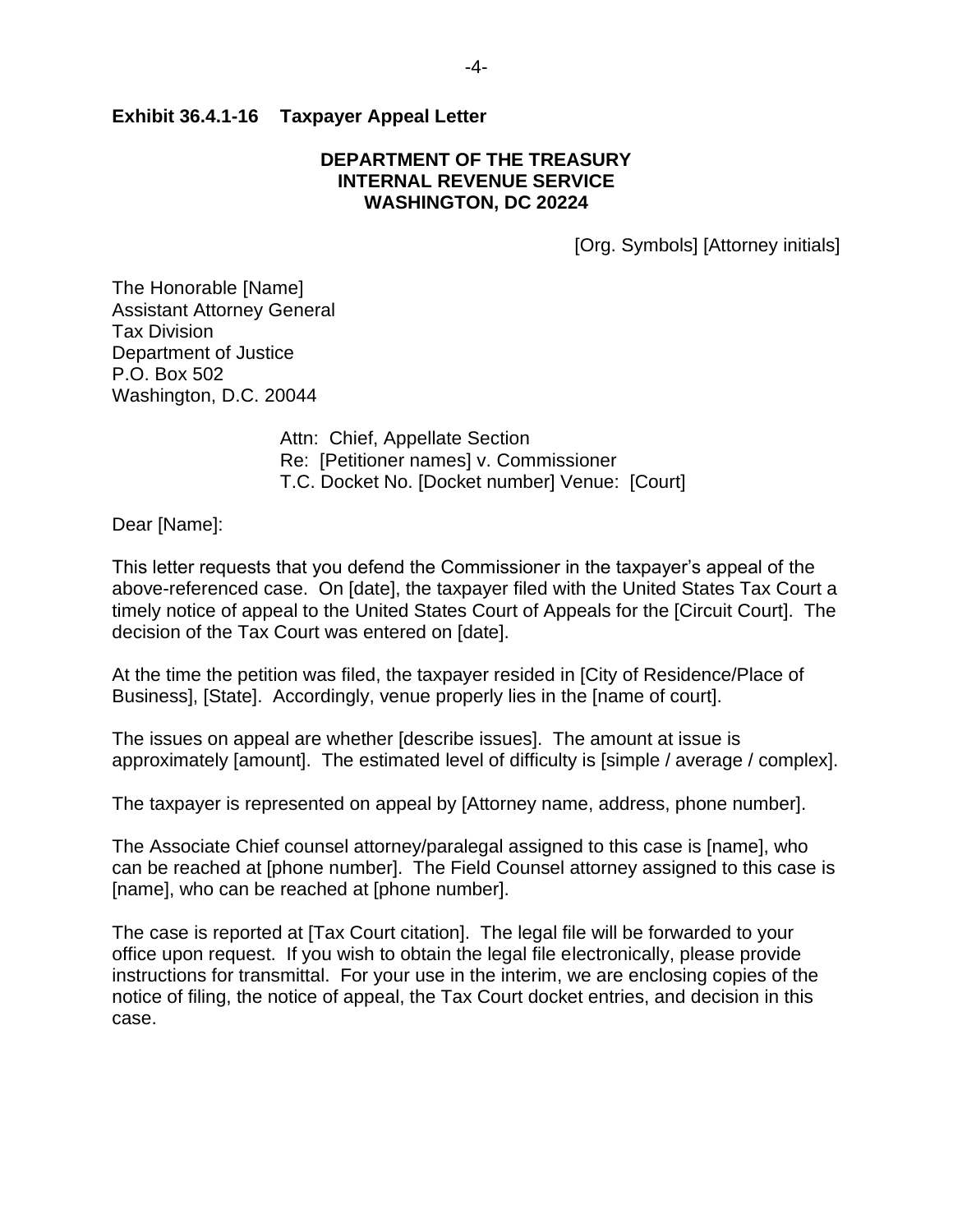-5-

The Associate Chief Counsel attorney/paralegal is the primary point of contact for this case. If you have any questions, please contact [Name] at [phone number].

Sincerely,

[Chief Counsel Name] Chief Counsel

By: \_\_\_\_\_\_\_\_\_\_\_\_\_\_\_\_\_\_\_\_\_\_\_\_\_\_\_\_

[Branch Reviewer] [Division/Branch]

Enclosures (4) [Notice of Filing of Appeal, Notice of Appeal, Docket Entries, Tax Court Opinion]